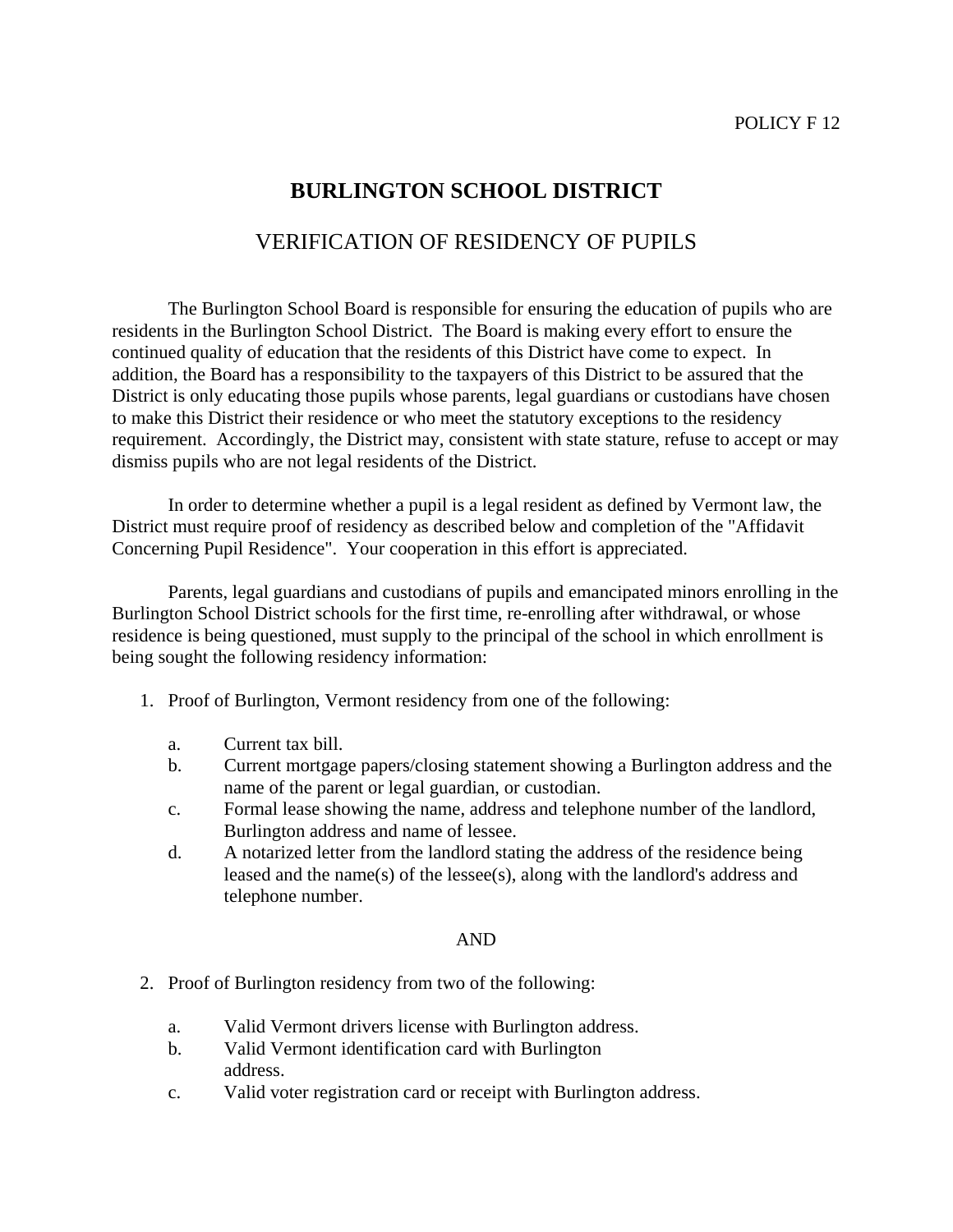- d. Valid Vermont vehicle registration card.
- e. Current utility bill in your name.
- f. Valid Public Aid card.
- g. Current Burlington library card with your name and address.
- h. Valid automobile insurance card
- i. Bank Statement for last or current month (financial information redacted)
- 3. If the minor pupil's natural parents are divorced, the parent must provide a certified copy of the following portions of the current divorce decree: its title page, the section granting custody and control of the pupil, any amendment affecting custody and control, and the signature page. [If both parents have custody, residence is where either parent lives. If one parent has sole custody, the pupils' residence is only with that parent 16 V.S.A.  $1075(a)(1)$ ]
- 4. If the pupil resides in Burlington with a legal guardian or custodian, the guardian or custodian must provide the following:
	- a. A court document or a S.R.S. Placement/Payment Authorization Form granting legal custody and control of the pupil to the non-parent.

### AND

b. Completion of the "Affidavits Concerning Pupil Residence".

### AND

- c. Provide alternative to residency for tuition.
- 5 If the pupil resides in Burlington as an emancipated minor, the natural parent or legal guardian, and the emancipated minor must complete an Affidavit Concerning Pupil Residence.
- 6. Parents, legal guardians or custodians of pupil(s) who are not Burlington residents and wish the pupil(s) to attend the Burlington Schools, must supply the appropriate custody information for the pupil(s) they wish to enroll, and they must: apply to the Superintendent for the pupil(s) to be admitted as a non-resident (tuition) pupil as defined in School Board Policy F 12, Admission of Non-Resident Pupils.

**Please provide to the school principal the appropriate above stated documents and a completed Affidavit Concerning Pupil Residence within the next thirty (30) days. Failure to timely provide the principal with the appropriate documents and the completed attached**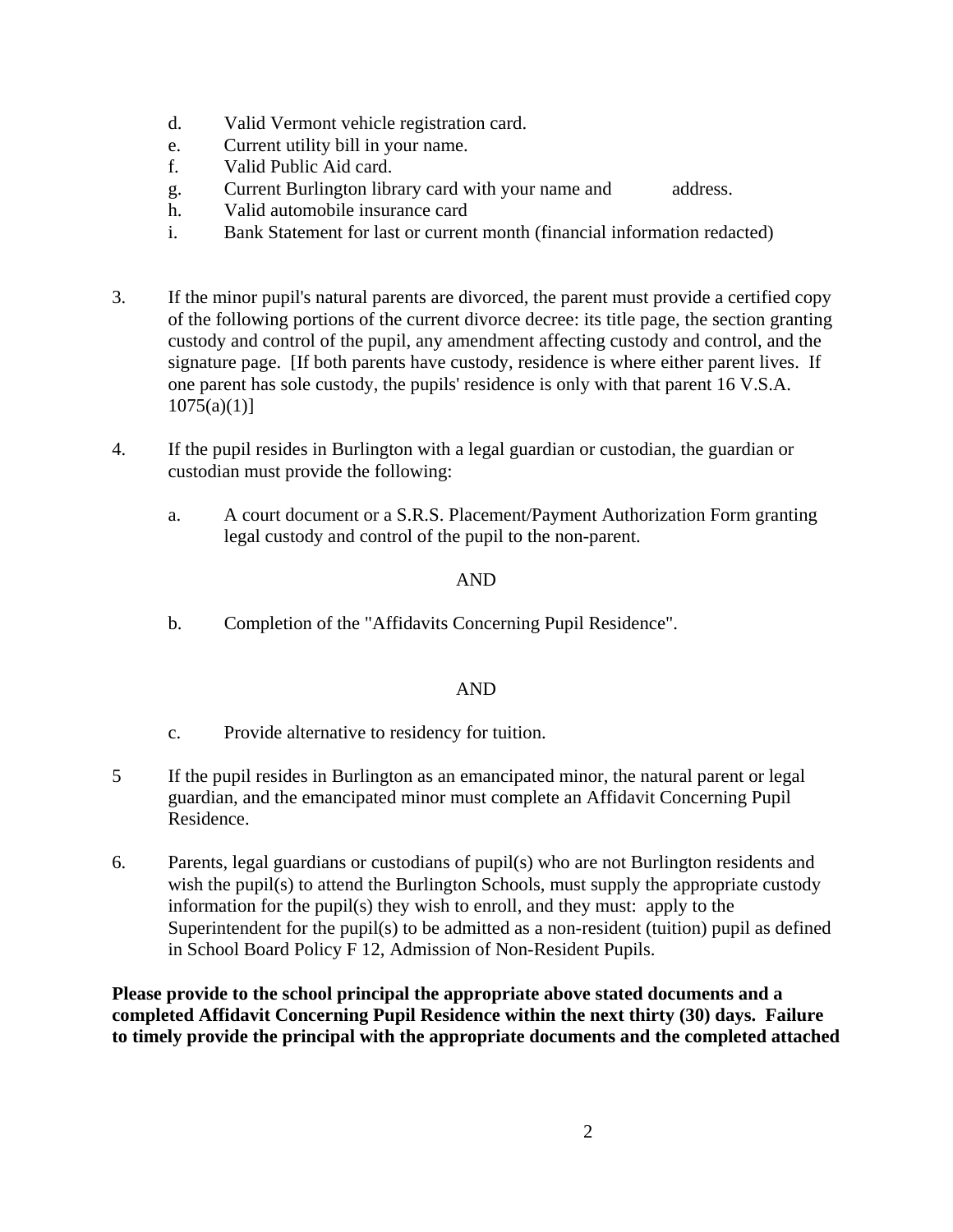### **Affidavit will result in your being billed for tuition and/or may result in your child being excluded from school.**

 *Please note: THE AFFIDAVIT CONCERNING PUPIL RESIDENCE REQUIRES A NOTARIZED SIGNATURE.* For your convenience, a notary is available, free of charge, at the Business Office of Burlington School District Administration Offices located at 153 Colchester Avenue, Burlington, Vermont. In addition, some schools have a notary available at the office.

 This (these) document(s) will be reviewed by the administration of the district and a decision will be made as to whether the responses comply with the laws of the State of Vermont, as they relate to establishing residency for school attendance purposes.

 Any decision regarding residency may be appealed in writing to the Burlington School Board. If enrollment is denied by the Superintendent, and the pupil will not be in attendance for at least two days pending a Board hearing, the Commissioner of the Department of Education may issue a temporary order requiring enrollment. Once the Board has made its decision any interested person or taxpayer, may appeal the decision to the Commissioner of Education whose decision shall be final.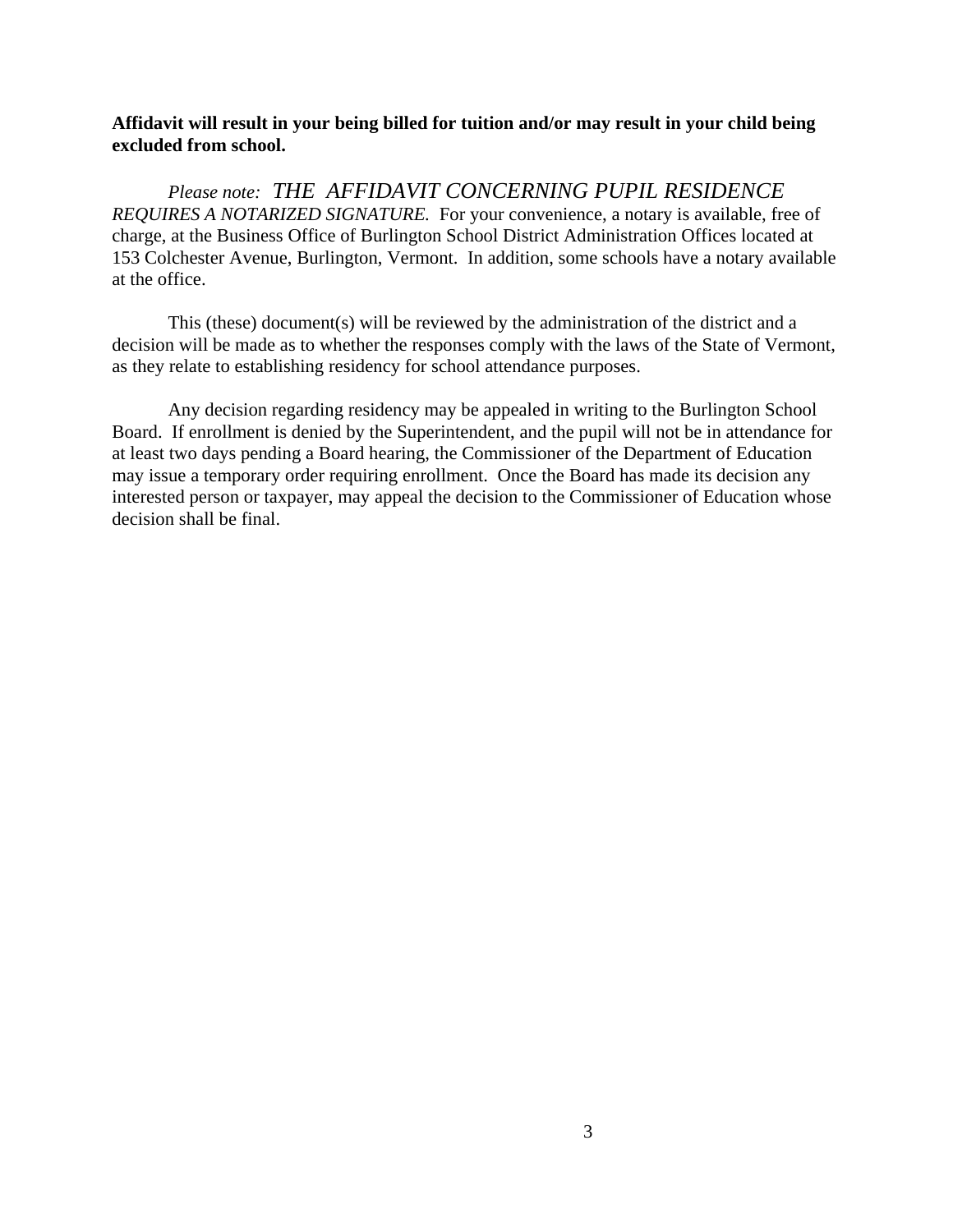# AFFIDAVIT CONCERNING PUPIL RESIDENCE

Answers to the following inquiries are necessary in determining residency for school attendance.

### IF YOU MAKE AN ANSWER WHICH YOU KNOW IS FALSE, YOU CAN BE CRIMINALLY PROSECUTED, RECEIVE JAIL TIME AND/OR FINED UP TO \$10,000. SEE 13 V.S.A. §3016, FALSE CLAIM.

I, \_\_\_\_\_\_\_\_\_\_\_\_\_\_\_\_\_\_\_\_\_\_\_\_\_\_\_\_\_\_\_\_ first being duly sworn, depose and say:

(print name)

General Information:

- 1. Name of Pupil:
- 2. Address where pupil presently lives:
- 3. Name of Mother:
- 4. Where does Mother live:
- 5. Name of Father:

 $\overline{a}$ 

- 6. Where does Father live:
- 7. Are the parents divorced (if answer is no, move to question 11):
- 8. Who has custody of the pupil:
- 9. What is the date of the divorce decree:
- 10. A certified copy of the divorce decree and any amendment must be furnished as described in the Verification of Residency, #3.

If a pupil is not living with a parent:

- 11. Name of person(s) with whom the pupil lives:
- 12. Address and phone number of person(s) with whom pupil is living:
- 13. Relationship of each said person(s) to the pupil:
- 14. Why is the pupil living with said person(s):
- 15. On what date did the pupil move in with this person(s):
- 16. Does the person(s) with whom the pupil is staying have authority to discipline this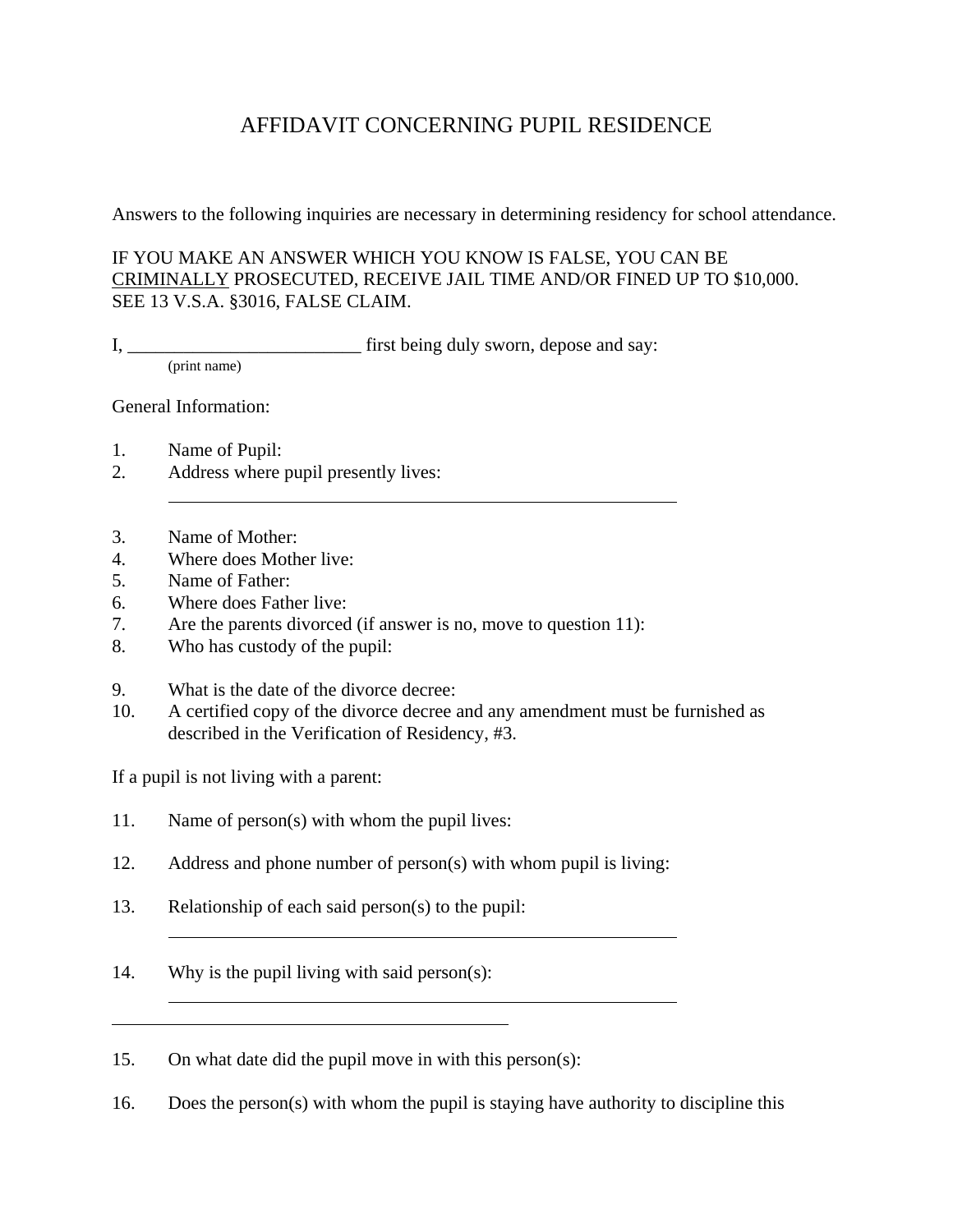pupil:

- 17. Is the person(s) with whom the pupil is staying paid any money for food, housing or for keeping the pupil:
- 18. For how long is the arrangement with the person(s) with whom the pupil is staying:
- 19. Has the person(s) with whom the pupil lives become legal guardian of the pupil:
- 20. If the answer is yes, attach a copy of the guardianship order.
- 21. Why was the guardianship secured:
- 22. Where did the pupil reside during the previous summer:
- 23. Do you pay any money to support the pupil:
- 24. Who declares the pupil as a dependent for income tax purposes:
- 25. Who is authorized to receive report cards:
- 26. Who would attend parent conferences at the school:
- 27. Who would receive notifications in case of pupil discipline, suspension or expulsion:
- 28. On Saturdays and Sundays, where does the pupil stay:
- 29. Has the pupil's residence within the School District not been established solely for the purpose of attending the schools thereof?

The foregoing facts are sworn in order to induce the School District to enroll the pupil in the schools of the District.

I certify that I understand the residency requirements and that I know the penalty for fraudulent registration.

*My signature below indicates that if, after further investigation, any of the above information, including the questionnaire, is fraudulent, the pupil may be may be disenrolled from the Burlington School District. Further, I understand that I will be billed for tuition at the current daily rate from the first day of attendance through the last day of attendance and I agree to pay such bill. Finally, I understand that I may be subject to CRIMINAL prosecution if I have knowingly answered any of the above questions falsely.* 

 $\overline{\phantom{a}}$  , which is a set of the set of the set of the set of the set of the set of the set of the set of the set of the set of the set of the set of the set of the set of the set of the set of the set of the set of th

Dated at Burlington, Vermont this \_\_\_\_ day of \_\_\_\_\_\_\_\_\_\_\_\_\_, 19\_\_\_\_.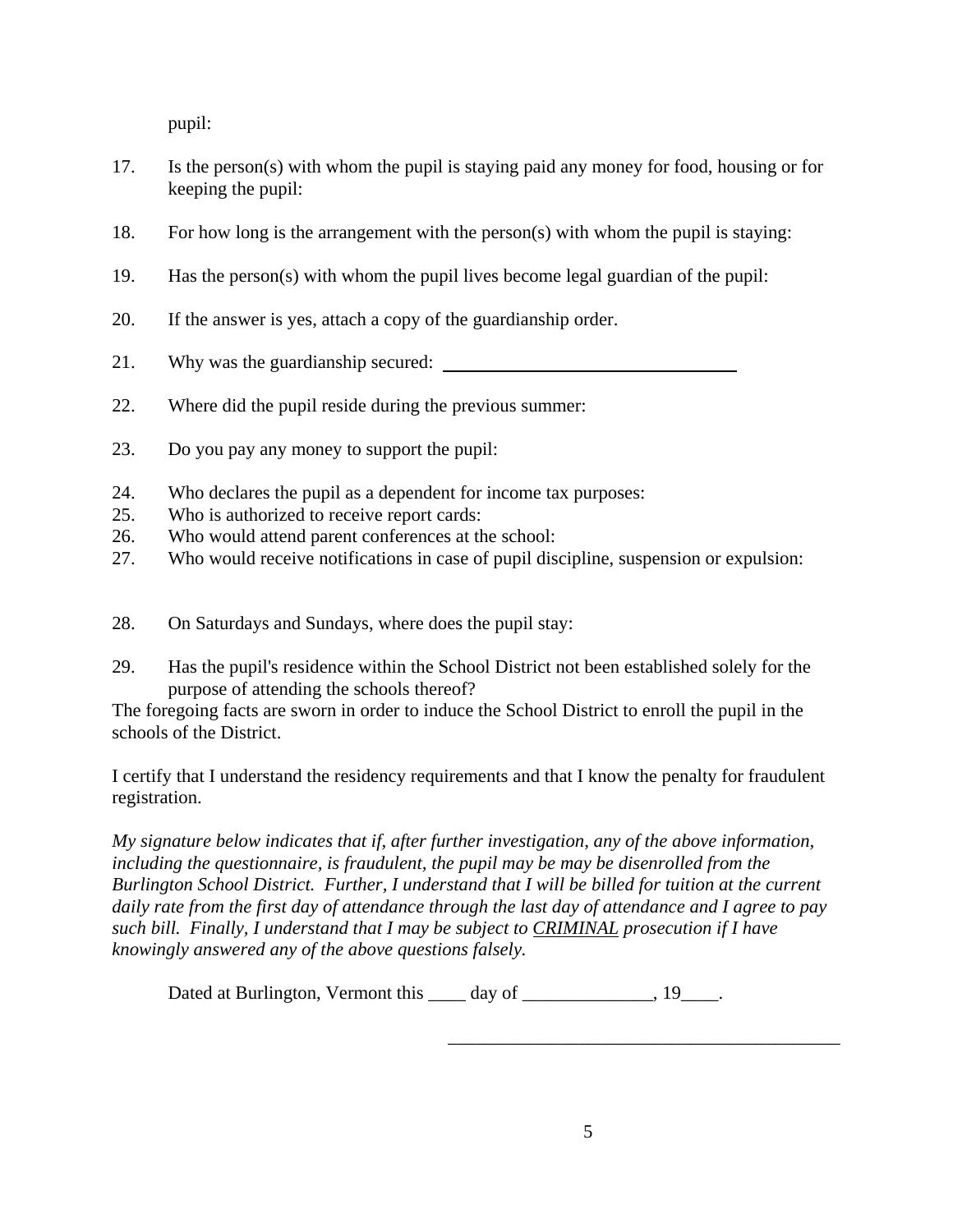Signature

Print Name

 $\overline{\phantom{a}}$  , which is a set of the set of the set of the set of the set of the set of the set of the set of the set of the set of the set of the set of the set of the set of the set of the set of the set of the set of th

Relationship to Pupil: \_\_\_\_\_\_\_\_\_\_\_\_\_\_\_\_\_

## STATE OF VERMONT CHITTENDEN COUNTY, SS.

Subscribed and sworn to before me this \_\_\_\_ day of \_\_\_\_\_\_\_\_\_\_, 19\_\_\_.

 $\overline{\phantom{a}}$  , which is a set of the set of the set of the set of the set of the set of the set of the set of the set of the set of the set of the set of the set of the set of the set of the set of the set of the set of th Notary Public Commission Expires \_\_\_\_\_\_\_\_\_\_\_\_\_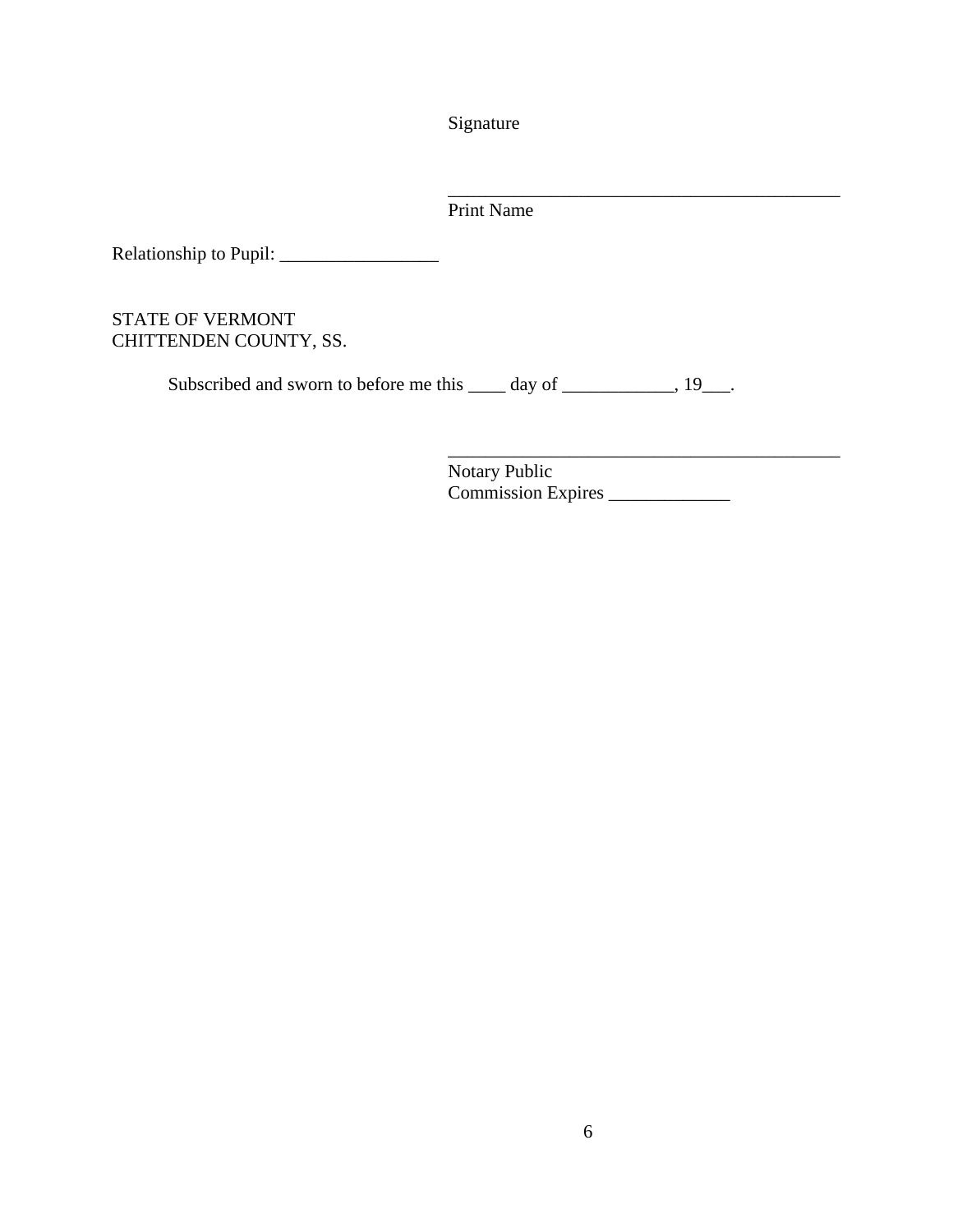# AFFIDAVIT CONCERNING PUPIL RESIDENCE - EMANCIPATED MINORS

Answers to the following inquiries are necessary in determining residency for school attendance.

IF YOU MAKE AN ANSWER WHICH YOU KNOW IS FALSE, YOU CAN BE CRIMINALLY PROSECUTED, RECEIVE JAIL TIME AND/OR FINED UP TO \$10,000. SEE 13 V.S.A. §3016, FALSE CLAIM.

To be completed by parent or legal guardian :

I, \_\_\_\_\_\_\_\_\_\_\_\_\_\_\_\_\_\_\_\_\_\_\_\_\_ first being duly sworn, depose and say:

(print name)

General Information:

- 1. Name of Pupil:
- 2. Address where pupil presently lives:
- 3. Name of Mother:
- 4. Where does Mother live:
- 5. Name of Father:
- 6. Where does Father live:
- 7. Are the parents divorced?
- 8. Who has custody of the pupil:
- 9. A certified copy of the divorce decree and any amendment must be furnished as described above.

If a pupil is not living with a parent:

10. Name of person(s) with whom the pupil lives(ed):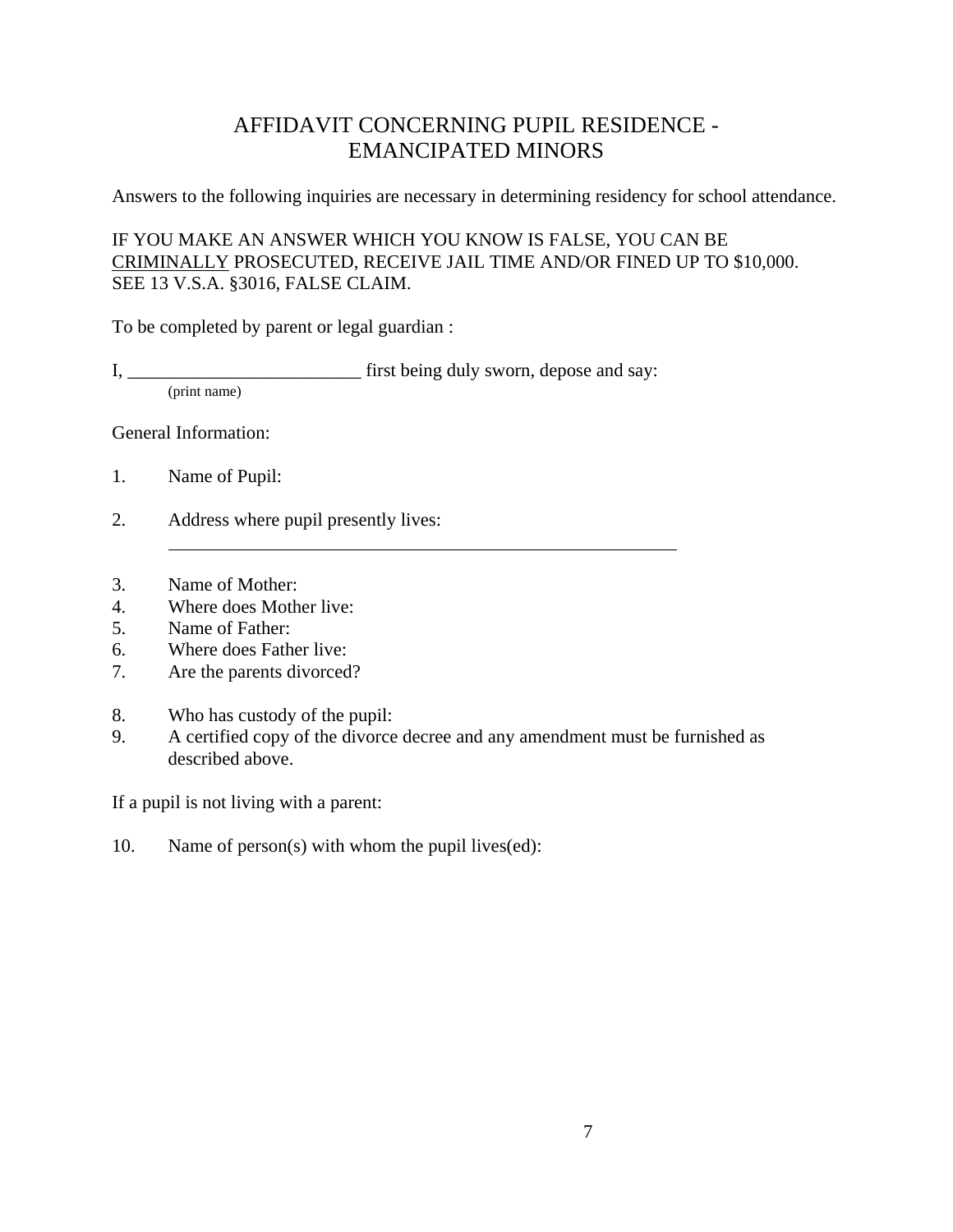- 11. Relationship of each said person(s) to the pupil:
- 12. Had the person(s) with whom the pupil lived become legal guardian of the pupil:
- 13. If the answer is yes, attach a copy of the guardianship order.
- 14. Where did the pupil reside during the previous summer:
- 15. Do you pay any money to support the pupil:
- 16. Who declares the pupil as a dependent for income tax purposes:
- 17. Has the pupil's residence within the School District been established solely for the purpose of attending the schools thereof?
- 18. Is the pupil at least 14 years of age and under 18 years of age?
- 19. Is the pupil living separate and apart from you?
- 20. Do you intend the pupil to live separate and apart from you in the future?
- 21. Is it your intent to exercise any authority or control over the pupil?

The foregoing facts are sworn in order to induce the School District to enroll the pupil in a District school.

I certify that I understand the residency requirements and that I know the penalty for fraudulent registration.

*My signature below indicates that if, after further investigation, any of the above information, including the questionnaire, is fraudulent, the above listed pupil may be disenrolled from Burlington School District. Further, I understand that I will be billed for tuition at the current daily rate from the first day of attendance through the last day of attendance and I agree to pay such bill. Finally, I understand that I may be subject to CRIMINAL prosecution if I have knowingly answered any of the above questions falsely.*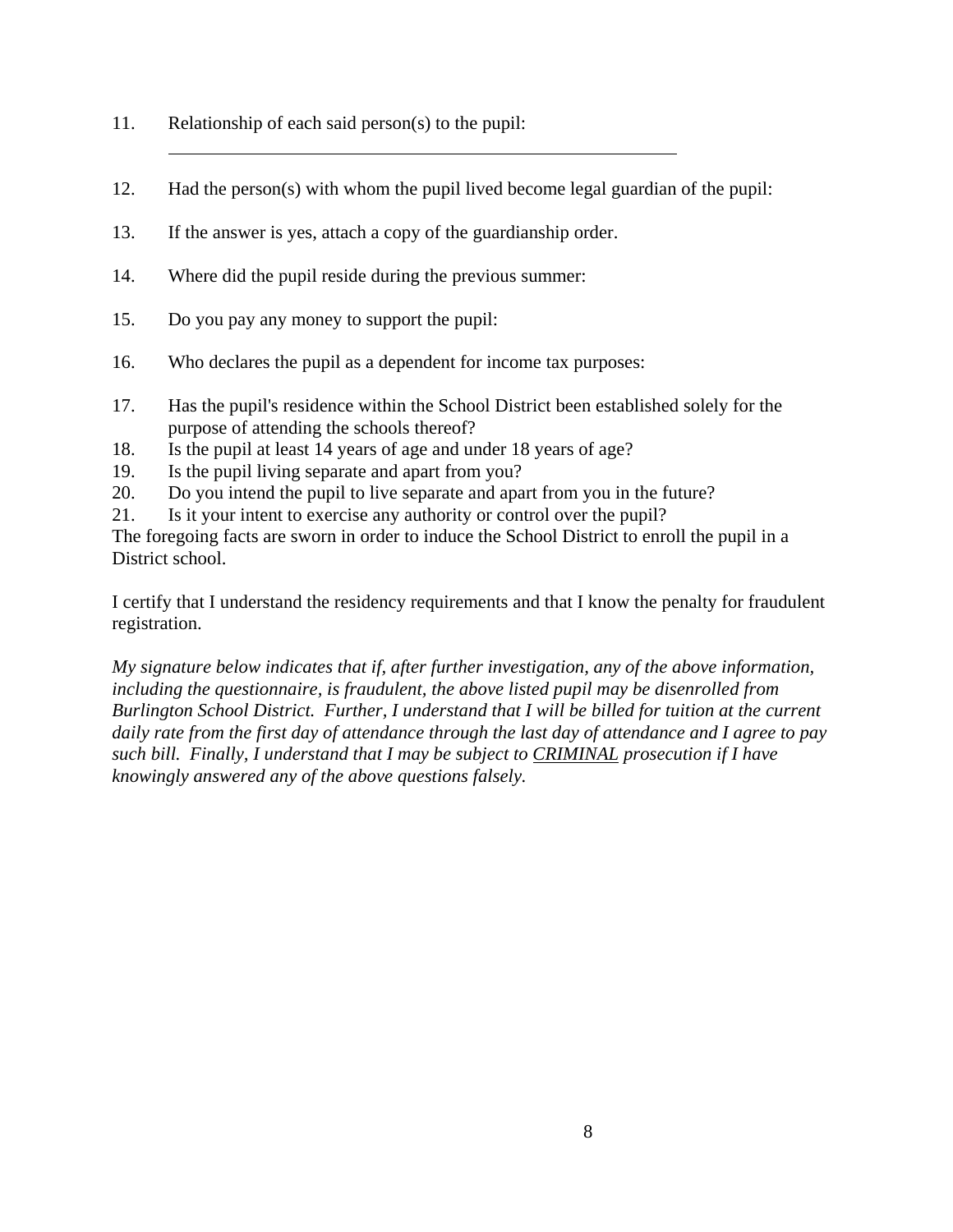Dated at Burlington, Vermont this \_\_\_\_\_ day of \_\_\_\_\_\_\_\_\_\_\_\_\_, 19\_\_\_\_.

 $\overline{\phantom{a}}$  , and the contract of the contract of the contract of the contract of the contract of the contract of the contract of the contract of the contract of the contract of the contract of the contract of the contrac Signature

Print Name

 $\overline{\phantom{a}}$  , which is a set of the set of the set of the set of the set of the set of the set of the set of the set of the set of the set of the set of the set of the set of the set of the set of the set of the set of th

Relationship to Pupil: STATE OF VERMONT CHITTENDEN COUNTY, SS.

Subscribed and sworn to before me this \_\_\_\_\_ day of \_\_\_\_\_\_\_\_\_\_\_\_\_\_\_\_, 19\_\_\_.

 $\overline{\phantom{a}}$  , and the contract of the contract of the contract of the contract of the contract of the contract of the contract of the contract of the contract of the contract of the contract of the contract of the contrac Notary Public Commission Expires \_\_\_\_\_\_\_\_\_\_\_\_\_

## TO BE ANSWERED BY A MINOR PROPOSING TO BE AN EMANCIPATED MINOR

I, \_\_\_\_\_\_\_\_\_\_\_\_\_\_\_\_\_\_\_\_\_\_\_\_\_ first being duly sworn, depose and say:

(print name)

- 1. Are you at least 14 years of age and under 18 years of age?
- 2. Are you living separate and apart from your both of your parents, any legal guardian or custodian you may have?
- 3. Is it your intent to be free from any and all authority or control of both of your parents, any legal guardian or custodian you may have?
- 4. Do you accept any financial support or other economic assistance from either of your parents, any legal guardian or custodian you may have?
- 5. Are you attempting to establish your residence within the School District solely for the purpose of attending the schools thereof?

If pupil is claims to be an emancipated minor, pupil must date and sign below..

*My signature below indicates that if, after further investigation, any of the above information,*